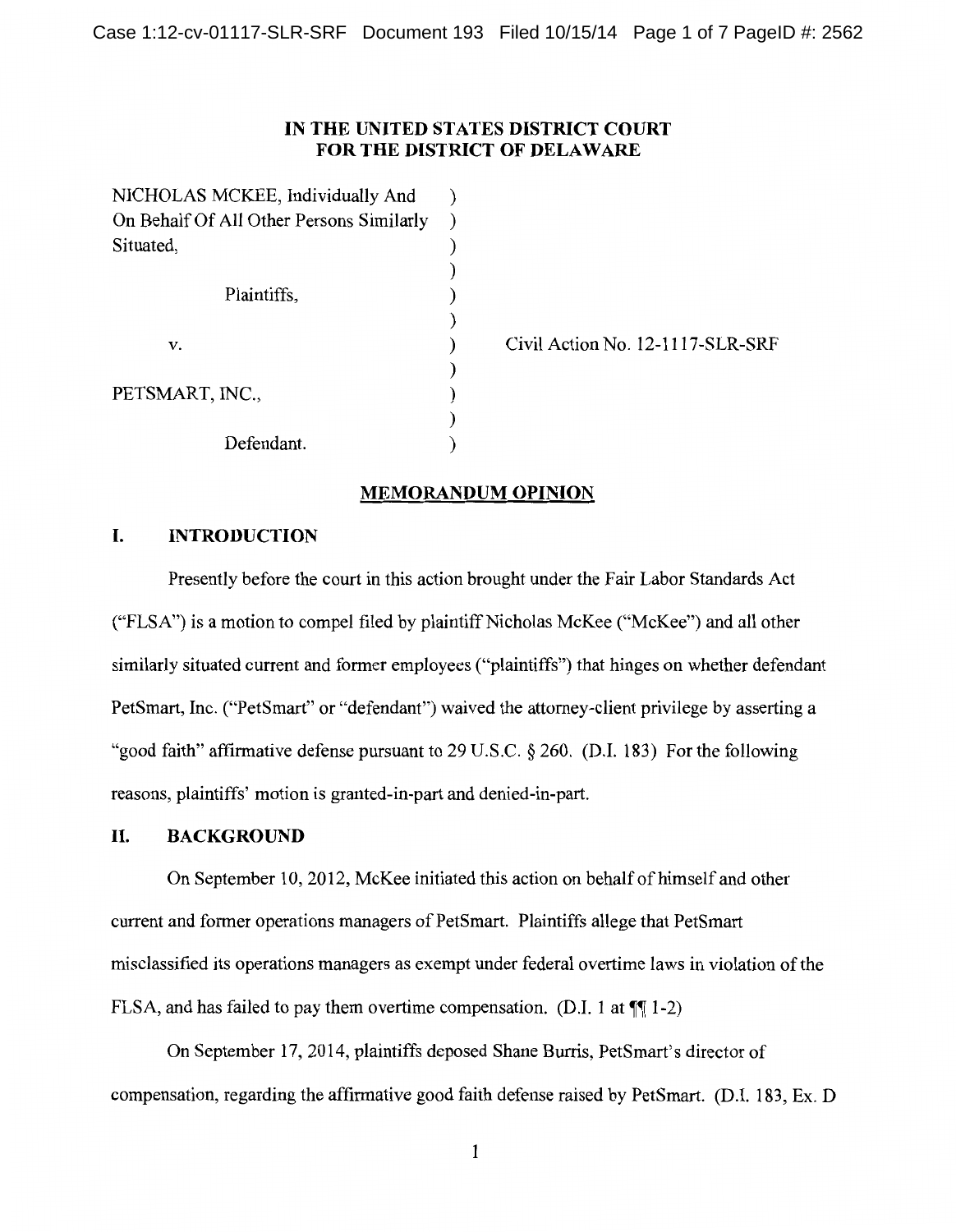at 7:1-5) Burris testified that he is responsible for deciding whether a specific store level position, such as an operations manager, is classified as exempt. *(Id* at 124:5-126:24) During the course of the deposition, PetSmart' s counsel repeatedly invoked the attorney-client privilege and instructed Burris not to answer questions as to whether he relied on legal advice in making classification decisions regarding the exempt status of operations managers. *(Id* at 75:3-83:23) Burris testified that he made exemption decisions based on store visits and conversations with various people, including the legal department. *(Id* at 140:4-141:4)

On September 23, 2014, plaintiffs filed the instant motion to compel, alleging that PetSmart invoked the attorney-client privilege "to stifle testimony that was both non-privileged and directly responsive to Defendant's 'good faith' affirmative defense." (D.I. 183 at 1) By way of the motion to compel, plaintiffs request that the court issue an order (1) directing Burris to answer specific questions and any follow-up questions; (2) granting plaintiffs an opportunity to re-depose Burris; and (3) requiring PetSmart to produce documents it has withheld based on its allegations of privilege. *(Id)* On October 2, 2014, the court held an oral argument to address the motion.

#### III. **LEGAL STANDARD**

The attorney-client privilege protects disclosure of communications between a client and his or her attorney related to securing legal advice. *See Rhone-Poulenc Rorer Inc. v. Home Indem. Co.*, 32 F.3d 851, 852 (3d Cir. 1994). The privilege applies to communications from an attorney to a client as well as from a client to the attorney. *See Upjohn v. United States,* 449 U.S. 383, 390 (1981). The burden of demonstrating the applicability of the attorney-client privilege rests on the party asserting the privilege. *See Matter of Bevill, Bresler* & *Schulman Asset Mgmt.*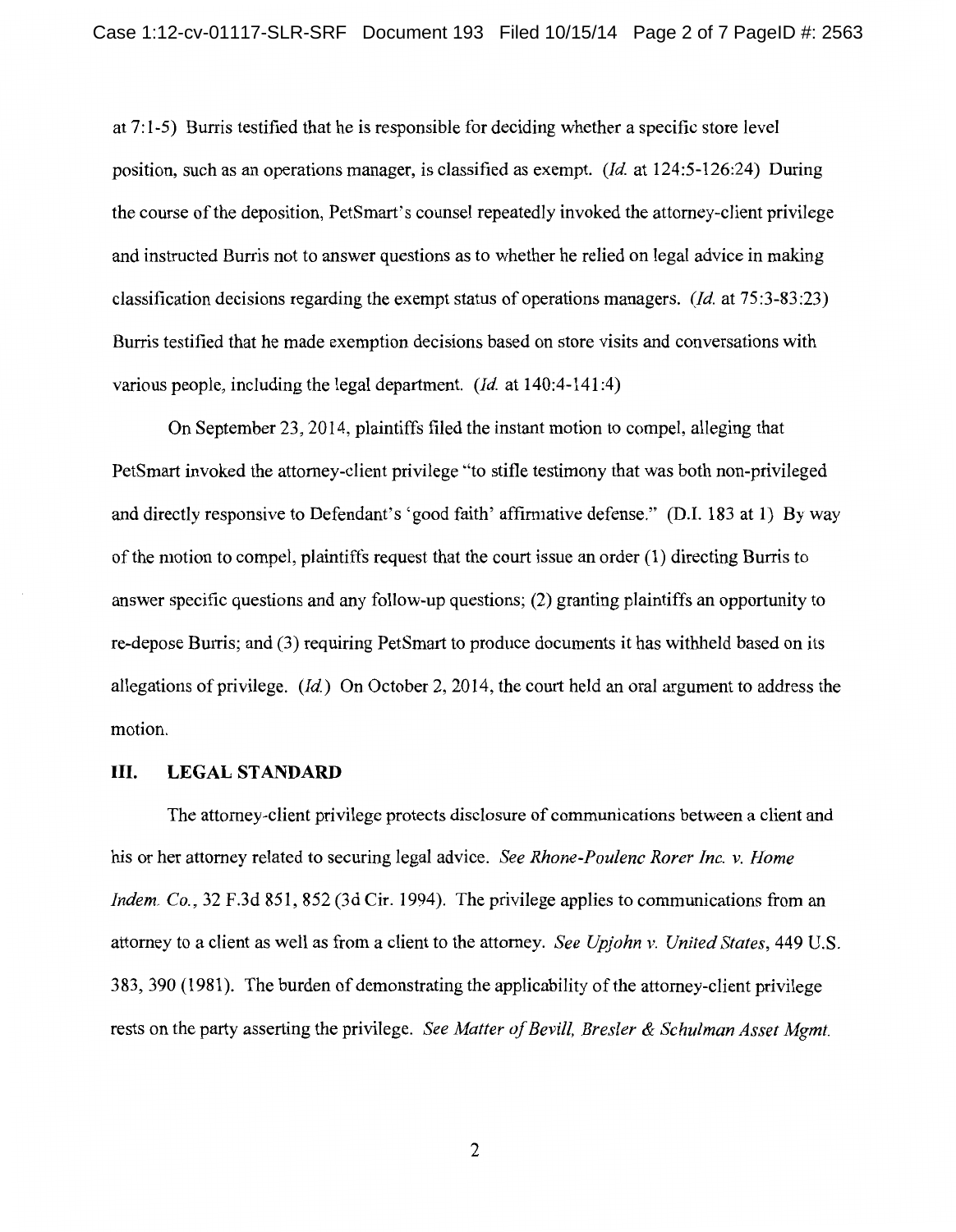*Corp.*, 805 F.2d 120 (3d Cir. 1986). Specifically, the party asserting the privilege must show the following:

- (1) [T]he asserted holder of the privilege is or sought to become a client;
- (2) The person to whom the communication was made (a) is a member of the bar of a court, or his subordinate and (b) in connection with this communication is acting as a lawyer;
- (3) The communication relates to a fact of which the attorney was informed (a) by his client (b) without the presence of strangers  $(c)$  for the purpose of securing primarily either (i) an opinion on law or (ii) legal services or (iii) assistance in some legal proceeding, and not (d) for the purpose of committing a crime or tort; and
- (4) The privilege has been (a) claimed and (b) not waived by the client.

*In re Grand Jury Investigation,* 599 F .2d 1224, 1233 (3d Cir. 1979) (internal quotation marks omitted).

The Third Circuit has held that "[a] party does not lose the privilege to protect attorney client communications from disclosure in discovery when his or her state of mind is put in issue in the action. While the attorney's advice may be relevant to the matters in issue, the privilege applies as the interests it is intended to protect are still served by confidentiality." *Rhone-Poulenc,* 32 F.3d at 864. "[F]inding that confidentiality may be waived depending on the relevance of the communication completely undermines the interest to be served." *Id.* The Third Circuit expressly noted that decisions "extend[ing] the finding of a waiver of the privilege to cases in which the client's state of mind may be in issue in the litigation ... are of dubious validity." *Id.* 

### IV. **DISCUSSION**

In support of the motion to compel, plaintiffs allege that defendant cannot simultaneously assert a good faith defense and claim that the attorney-client privilege protects all documents and testimony relating to defendant's state of mind in determining the exempt classification status of the operations manager position. (D.I. 183 at 2-4) Plaintiffs contend that they are effectively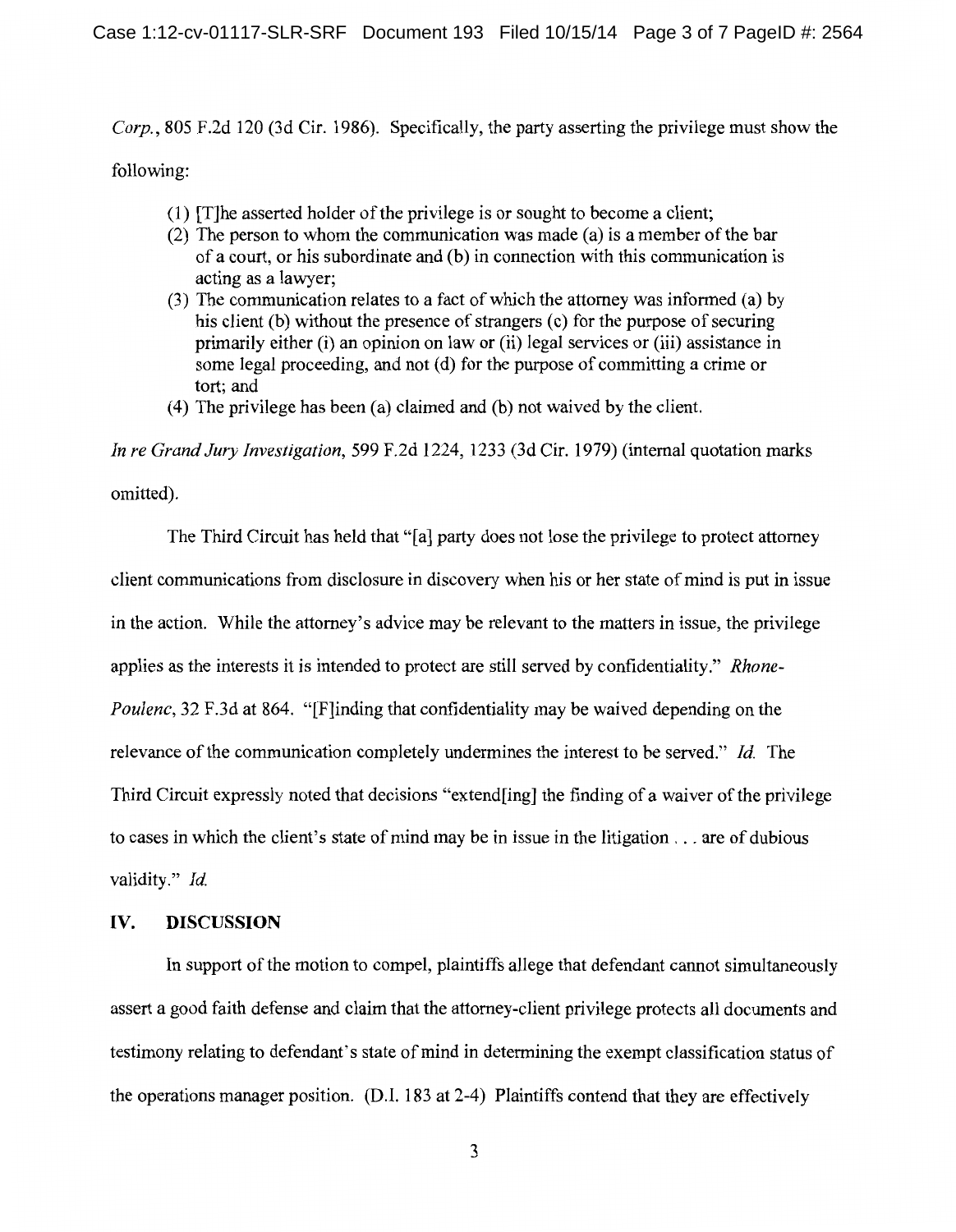barred from challenging defendant's good faith in this matter because they cannot inquire into how defendant's state of mind was formed without access to privileged testimony and documents. *(Id.* at 2-3) In response, defendant contends that it has not relied on advice sought from counsel in asserting its affirmative defense of good faith and, as a result, plaintiffs cannot force it to waive the attorney-client privilege. (D.I. 187 at 1)

The court concludes that defendant has not waived the attorney-client privilege by

asserting a good faith affirmative defense because defendant has not relied on privileged

communications or testimony in support of its defense. *See Rhone-Poulenc,* 32 F.3d at 863.

Contrary to plaintiffs' contentions, "[a] party does not lose the privilege to protect attorney client

communications from disclosure in discovery when his or her state of mind is put in issue in the

action. While the attorney's advice may be relevant to the matters in issue, the privilege applies

as the interests it is intended to protect are still served by confidentiality." *Id* at 864. The

deposition transcript in the present case reveals that defendant preserved the privilege:

Ms. Rudich: You are instructing him not to answer if he relied on legal advice when determining whether the operations manager  $-$ 

Mr. Voss: Correct.

Q By Ms. Rudich: You are here today to testify - is PetSmart asserting that any violation of the FLSA is not willful within the meaning of the FLSA? A: Yes.

Q: What's the basis for that defense?

A: That due diligence was done in order to determine the exemption status of the FLSA.

Q: What due diligence was done?

A: Again, if you are asking time bound around 2005, what would have in my mind been used would have been interviews and information with the leadership of operations, the field leadership, store managers, perhaps talks with other operations managers. That's an assumption on my part.

Q: What did you do to educate yourself as to the basis for that  $-$  for PetSmart's  $$ for PetSmart's assertion that the violation of FLSA was not willful?

A: Based on the information that I was able to obtain on my search, the information that I found indicated that there were – there was information gleaned from both personal observation based on my knowledge of Ralph Marong and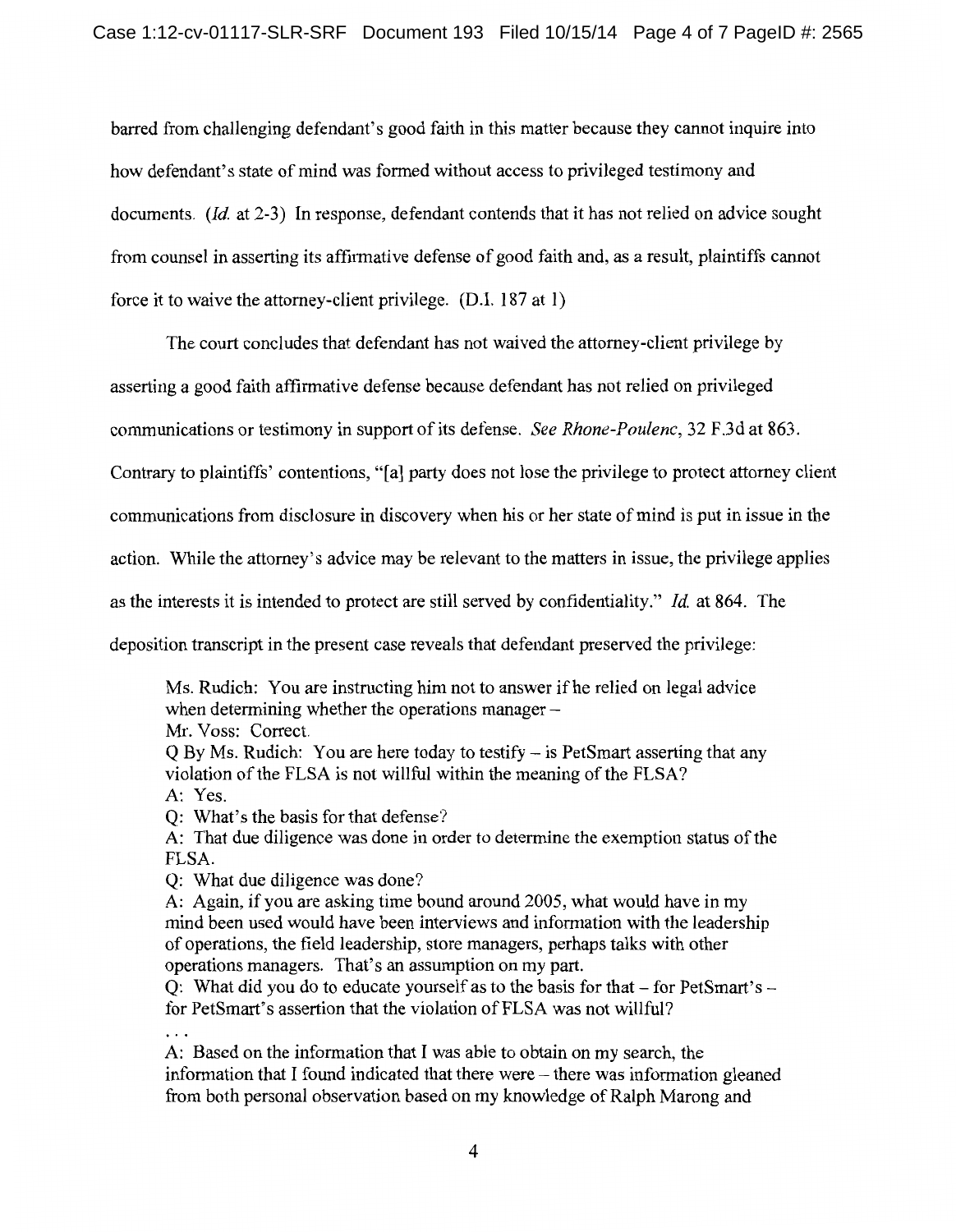interactions that we would have had as well as information that he obtained from store operations and the field leadership team in regard to the duties that an operations manager was performing.

## (D.I. 183, Ex. D at 78:2-79:10)

Plaintiffs' unsuccessful attempts to draw a waiver from Burris, which were repeatedly resisted by defendant via its counsel's instructions, are not a basis for the court to abrogate the privilege. Plaintiffs' motion vents frustration at the inability to elicit an "advice of counsel" defense from defendant that would create a path to disclosure of privileged communications, which plaintiffs find vital to their case on the issue of willfulness. However, relevance is not the standard for waiver of the privilege "even if one might conclude the facts to be disclosed are vital, highly probative, directly relevant or even go to the heart of an issue." *Rhone-Poulenc,* 32 F.3d at 864. In light of the foregoing facts and authority, the court cannot conclude that defendant waived the attorney-client privilege by asserting its good faith affirmative defense.

Plaintiffs' counsel persisted in their efforts to obtain an admission by Burris that various legal opinions provided by defendant's counsel factored into his analysis of operations manager exemption classifications under the FLSA, but Burris denied relying on or reviewing such opinions at numerous points throughout his testimony. (D.I. 183, Ex. D at 41 :25-42:16) Plaintiffs' counsel's cross examination of Burris at the deposition was focused on eliciting an admission of reliance on certain compliance reviews generated by defense counsel, namely, a June 17, 2004 document and an April 14, 2010 document summarizing the FLSA compliance reviews of the operations manager position, as well as a December 15, 2011 PowerPoint presentation addressing the exempt status of the operations managers. (D.I. 183, Ex. E) Burris denied that he personally reviewed the 2004 and 2010 FLSA compliance reviews, but acknowledged that he was present for the PowerPoint presentation. *(Id,* Ex. D at 60:9-61 :9,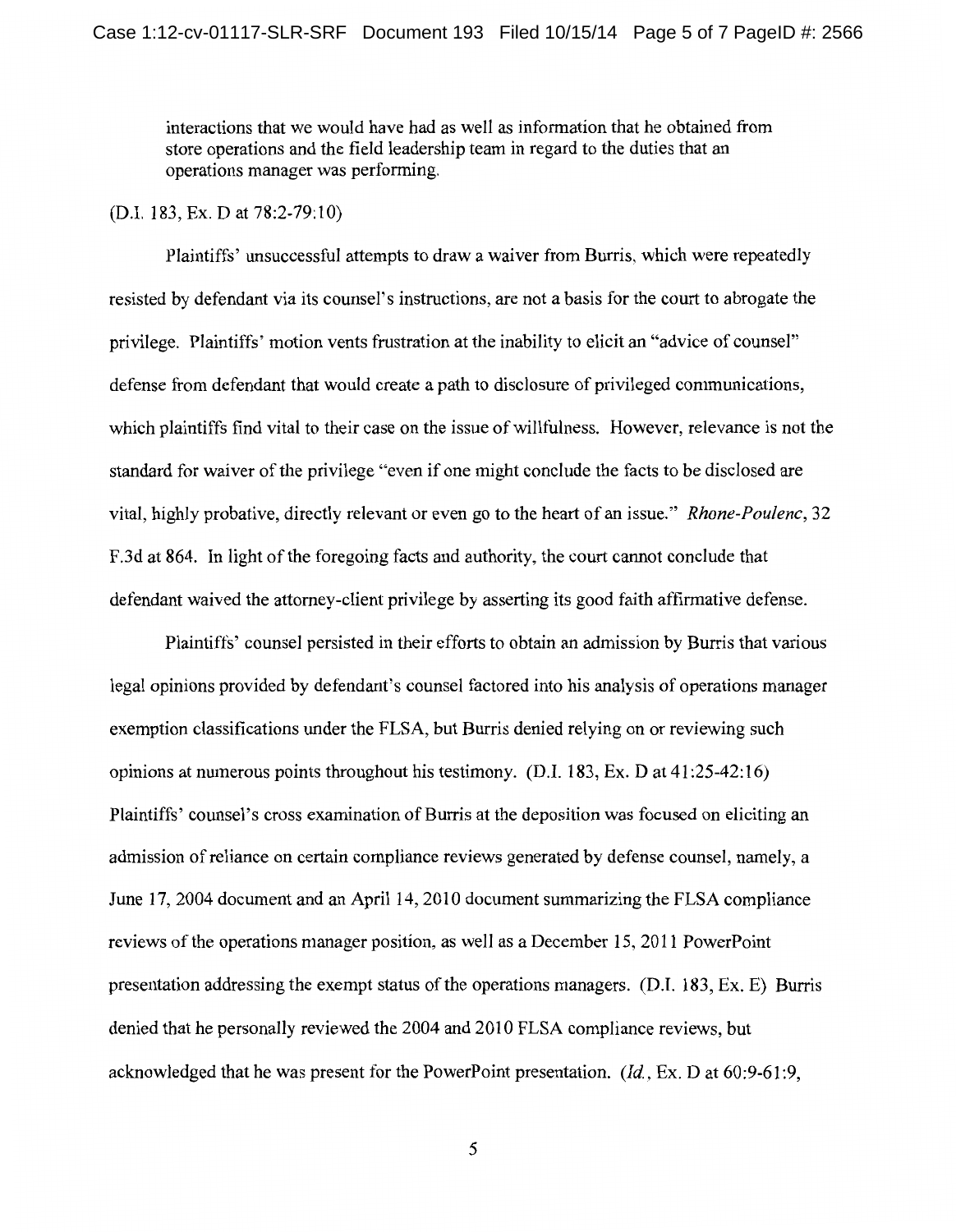89:23-91: 10) Therefore, to the extent that the PowerPoint presentation may constitute a combination of facts, which are discoverable, and legal conclusions regarding those facts, which are not discoverable, defendant should produce a redacted version of the PowerPoint presentation to plaintiffs. *See Rhone-Poulenc,* 32 F.3d at 864 ("Facts are discoverable, the legal conclusions regarding those facts are not.").

The case law cited by plaintiffs stands for the proposition that when a defendant relies on a defense placing its state of mind at issue, the plaintiff may review privileged communications if doing so is the only way to assess the truth of the factual claim. *See Chevron Corp. v. Danziger,*  2013 WL 6182744 (S.D.N.Y. Nov. 21, 2013); *Xuedan Wang v. Hearst Corp.,* 2012 WL 6621717 (S.D.N.Y. Dec. 19, 2012). However, the Burris deposition transcript reflects that privileged communications are not the only evidence of defendant's state of mind in the present case, as Burris testified that he visited stores and held discussions with store operations, human resources, legal, finance, and field operations to gain an understanding of the duties performed by operations managers. (D.I. 183, Ex. D at 43:10-44:15; 140:16-141:4) Moreover, the court cannot credit the unpublished decisions from the Southern District of New York cited by plaintiffs over binding precedent from the Third Circuit which states that "extend[ing] the finding of a waiver of the privilege to cases in which the client's state of mind may be in issue in the litigation ... are of dubious validity." *Rhone-Poulenc,* 32 F.3d at 864.

Plaintiffs' remaining requests (1) to take a supplemental deposition of Burris, and (2) to require the production of the privileged documents identified on the privilege log, are denied. Plaintiffs argue in the alternative that defendant should be precluded from asserting a defense at trial that it acted in "good faith" based on advice of counsel. Evidentiary issues relating to defense preclusion are not ripe and should be raised with the trial judge at the appropriate time.